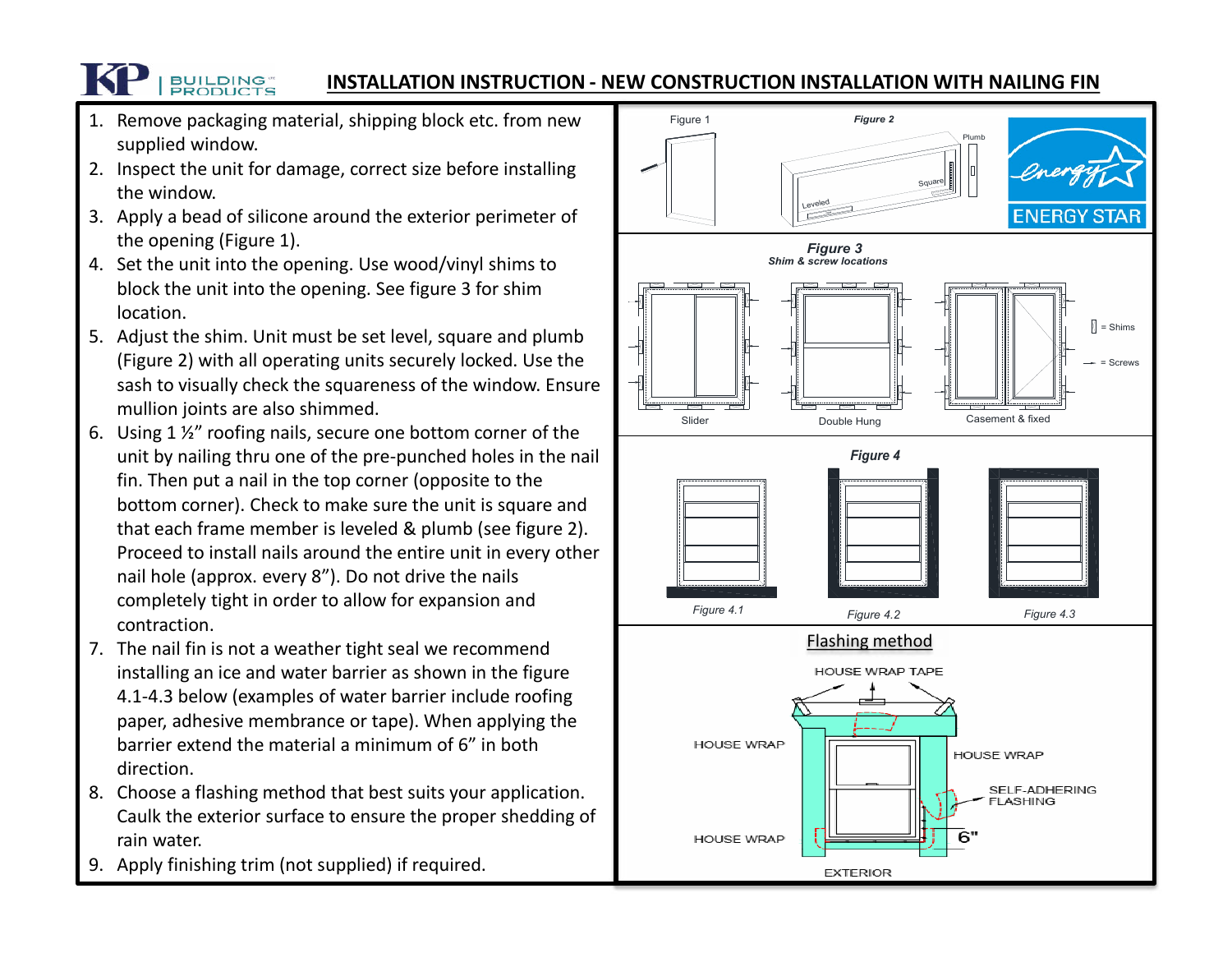

#### *INSTALLATION INSTRUCTION - REPLACEMENT WINDOW IN EXISTING WOOD DOUBLE HUNG WINDOW*

Sill

*Figure 2*

**Square** 

Plumb

= Shims

-- Screws

ENERGY ST

*Figure 1*

1. Remove packaging material, shipping block etc. from new supplied window. 2. Inspect the unit for damage, correct size before tearing out opening & installing the new window. 3. Carefully remove all old trims, stops. You may reuse them again. 4. Cut bottom sash balance cord/chain & remove sash if installed. 5. Remove the parting strips from both side & top if installed. 6. Cut top sash balance cord/chain & remove the sash if installed. 7. Leave Exterior stops (blind stops) intact & in place to prevent replacement window from falling through opening in new window has no brick mould. 8. Clean opening area properly & verify integrity of existing wood. 9. Prior to installation, ensure the rough opening is square & a minimum of 19mm (3/4") greater than the new window frame size in both width & height. 10. Apply a bead of sealant continuously to the bottom of the sill angle at two location (this will allow water to stay away from the window) & place on sill. 11. Apply a bead of sealant to the interior of the exterior stop & to the exterior edge of the stool. 12. Apply head expander (if required) to window using loose fiber glass insulation to fill cavity. 13. Set the unit into the opening & against wet sealant. Use wood/vinyl shims to block the unit into the opening. See figure 2 for shim location. 14. Apply a bead of sealant to interior side of window. 15. Replace interior stops (blind stops) against wet sealant. 16. Unlock & raise bottom sash & sash stops. Install screws into location indicated in figure 2. Don't over tighten screws in order to allow for expansion and contraction. 17. If installing a double hung window, lower the top sash & sash stops. Install screws into locations indicated in figure 2. Don't over tighten screw. 18. Adjust the shims. The window must be set level, square & plumb (figure 3) with all operating units securely locked. Use the sash to visually check the window is positioned square. 19. Secure the windows in place with screws (supplied) driven through both the frame & shims into the wood stud. See screw location in figure 2. If installation mounting brackets are used (in place of screws), clip them onto the side of the window frame in the channel that is designed to receive them. Position the brackets at the same locations that are indicated for installation screws. 20. Once the unit is installed, open & close the operating sashes to verify easy of operation & to ensure a proper seal when closed. 21. Fill the cavities between the new window & rough opening with insulation. Foam insulation can be used as long as it is low expansion. Assure the window frame is not distorted in any way. 22. Choose a flashing method that best suits your application. Caulk the exterior surface to ensure the proper shedding of rain water. 23. Apply finishing trim (new or old not supplied) if required. **TOOLS MAY REQUIRE** • Tape Measure • level • # 2 Phillips/Robertson Bit (4" min length) **Screwdriver** • Utility Knife • Hammer • Pry Bar • Screw Gun • Staple Gun • Drill/Driver Putty Knife • Caulk Gun & Color-matched Silicone Caulk (structural sealant when applicable) **SAFETY & HANDLING** • Don't work alone. Use caution when handling glass. Broken or cracked glass can cause serious injury. Wear protective gear as required. • Don't put stress on joints, corner or frames. • Properly dispose of unused products & waste material as federal & local environment protection rules. • Install only when condition & sheathing are completely dry. If injury occurs, immediately seek medical attention. Sash pulleys Sash Cord or Chain Top Sash Blind stop Bottom Sash Jamb Surface Inside Trim Strips Parting Beads Stool Outside view Slider **Double Hung** Casement & fixed *Shim & screw locations* Leveled *Figure 3*